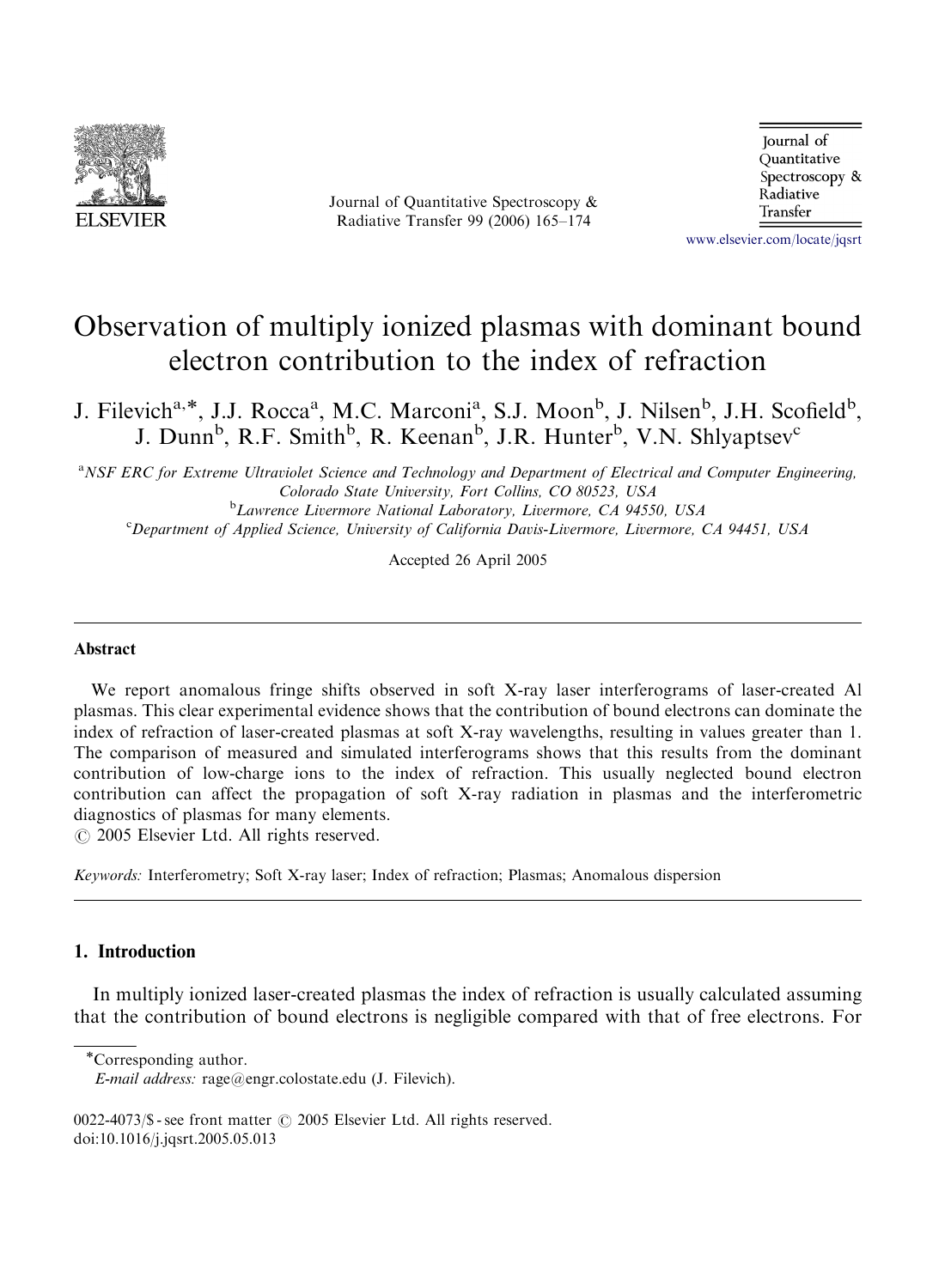example, in all plasma interferometry experiments to date that used soft-X-ray laser probes, the spatial distribution of the electron density has been obtained assuming that the index of refraction is determined by the density of free electrons [\[1–7\].](#page-9-0) In partially ionized plasmas, two color interferometry is often used to separate the contribution to the index of refraction of neutral atoms and free electrons [\[8\]](#page-9-0).

In this paper we present soft X-ray laser interferometry data obtained with a picosecond 14.7 nm (84.4 eV) laser probe that shows clear evidence that bound electrons can dominate the index of refraction in the late stages of the evolution of an Al plasma created by a high-power laser. The interferograms show that the fringes, late in the plasma evolution, in the periphery of the plasma and close to the target surface bend toward the target. In the experiment, the direction of these fringe shifts is indicative of an index of refraction greater than 1 (hereafter referred as negative fringe shifts). In contrast, at earlier times all the fringes are observed to bend away from the target (positive fringe shifts). The observation of similar negative fringe shifts was previously reported from an independently realized Al laser-created plasma soft X-ray laser interferometry experiment at 13.9 nm [\[9\].](#page-9-0) Analysis of our data, with the assistance of hydrodynamic simulations, indicates that late in the plasma evolution the contribution of bound electrons dominates the index of refraction, causing the observed negative fringe shifts in the periphery regions of the plasma. Herein we expand on results previously published in Ref. [\[10\].](#page-9-0) The significance of the result goes beyond the particular case of aluminum, as this effect can strongly affect the index of refraction of many ionized materials at soft X-ray laser wavelengths and needs to be carefully considered when analyzing experiments.

#### 2. Experimental setup

The experiment was performed using a transient 14.7 nm Ni-like Pd soft X-ray laser [\[11\]](#page-9-0) combined with an amplitude division diffraction grating interferometer (DGI) [\[4,7\]](#page-9-0). The soft X-ray laser was pumped by two beams from a chirped pulse amplification laser, the Compact Multipulse Terawatt (COMET) system at LLNL that operates at 1054 nm. An X-ray laser output of a few 10's of mJ was achieved by optically pumping a polished Pd target with a sequence of a 600-ps long pulse (2 J,  $2 \times 10^{11}$  W cm<sup>-2</sup>) and a 5-J energy short pulse of 6.7 ps or 13 ps (FWHM) duration at an incident intensity of  $6 \times 10^{13}$  and  $3 \times 10^{13}$  W cm<sup>-2</sup>, respectively. Traveling wave line focus excitation was achieved using a reflection echelon that consists of seven flat mirror segments placed before the focusing optics. Each mirror segment was offset by 0.12 cm to introduce the traveling wave toward the output of the laser with a delay of 7.7 ps per step. This results in a phase velocity of  $c$  along the line focus length and ensures that peak gain conditions are experienced by the propagating X-ray laser photons. The horizontal angular divergence of the soft X-ray laser was measured to be 2.8 mrad. The near field and far field beam characteristics were studied and the laser parameters were optimized to obtain beam properties suitable to perform interferometry. The temporal properties of the X-ray laser have been recently measured with a fast X-ray streak camera under the same laser pumping conditions as the interferometry experiments [\[12\].](#page-9-0) For saturated X-ray laser output the X-ray duration is typically in the range of 4.5–5.2 ps. With the longer 13 ps pumping pulse, the measured X-ray duration is slightly longer at 5.9 ps [\[12\].](#page-9-0) Therefore, the interferograms obtained with this setup have picosecond resolution.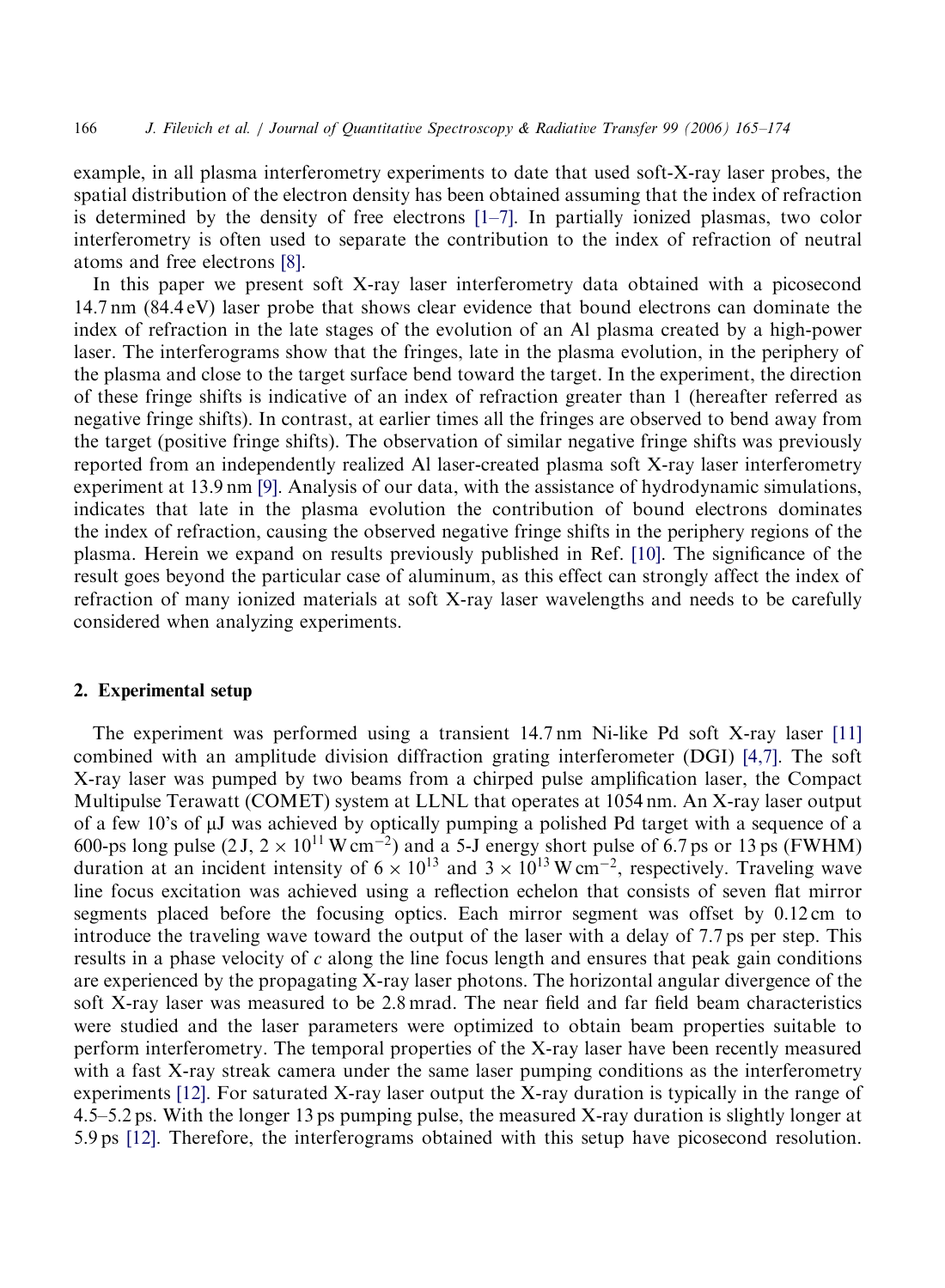This short pulse duration permits the acquisition of ''snap-shots'' of the rapidly evolving plasma, overcoming the blurring of interference fringes that occurs when the electron density profile changes significantly during the duration of the probe pulse. The combination of the robust grating interferometer with the relatively high repetition rate picosecond soft X-ray laser (1 shot every 4 min) permitted the acquisition of sequences of interferograms that map the evolution of the electron density distribution in high-density laser created plasmas.

The DGI is set in a skewed Mach–Zehnder configuration as shown in Fig. 1. The light incident on the first grating (G1) is diffracted with approximately equal intensity in the zero and first orders. These two beams that form the two arms of the interferometer are reflected at  $2.6^{\circ}$  grazing incidence angle toward a second  $7.6 \times 8.5 \text{ cm}^2$  diffraction grating (G2) using two 35 cm long Aucoated mirrors (L1 and L2). Grating G2 recombines the two beams such that they exit the interferometer propagating with a small angular difference, selected to produce fringes of the spacing required by the particular experiment. The gratings have a line spacing of 900 lines/mm with a blaze angle of  $2^{\circ}$ . This grating diffracts the beam into a zero and a first order component of approximately the same intensity when operating at an incidence angle of 6 . For the selected ruling and angle of incidence, the resulting angle between the zero and first diffracted orders is 5:2 . This results in a distance between the two arms of the interferometer at the target position indicated in Fig. 1 to be  $\sim$ 1 cm. There, the phase object of interest, in our case a laser created plasma, is placed. The reflectivity of the gold-coated diffraction gratings is maximized by the small grazing incidence angle used, resulting in an efficiency of 25% per order on each grating, giving a total throughput for the instrument, excluding the imaging optics, of  $\sim$ 12%. More details on the DGI, including a discussion on the alignment procedure, are given in Ref. [\[7\]](#page-9-0).

The soft X-ray laser is imaged at the target position onto a  $1.33 \times 1.33 \text{ cm}^2$  charged-coupled device (CCD) with  $1024 \times 1024$  pixels of  $13 \times 13 \mu m^2$  size [\[13\]](#page-9-0). The imaging optics consist of a 25-cm focal length Mo/Si multilayer spherical mirror (S1), set at  $5^{\circ}$  off normal incidence, followed by an elongated Au-coated mirror (L3), positioned at a grazing angle of  $9^{\circ}$  that relays the beam via a flat  $45^{\circ}$  Mo/Si multilayer mirror to the CCD detector located approximately 5.5 m away



Fig. 1. Experimental setup, depicting the diffraction grating interferometer. The soft X-ray laser enters and exits the interferometer through the lower right side.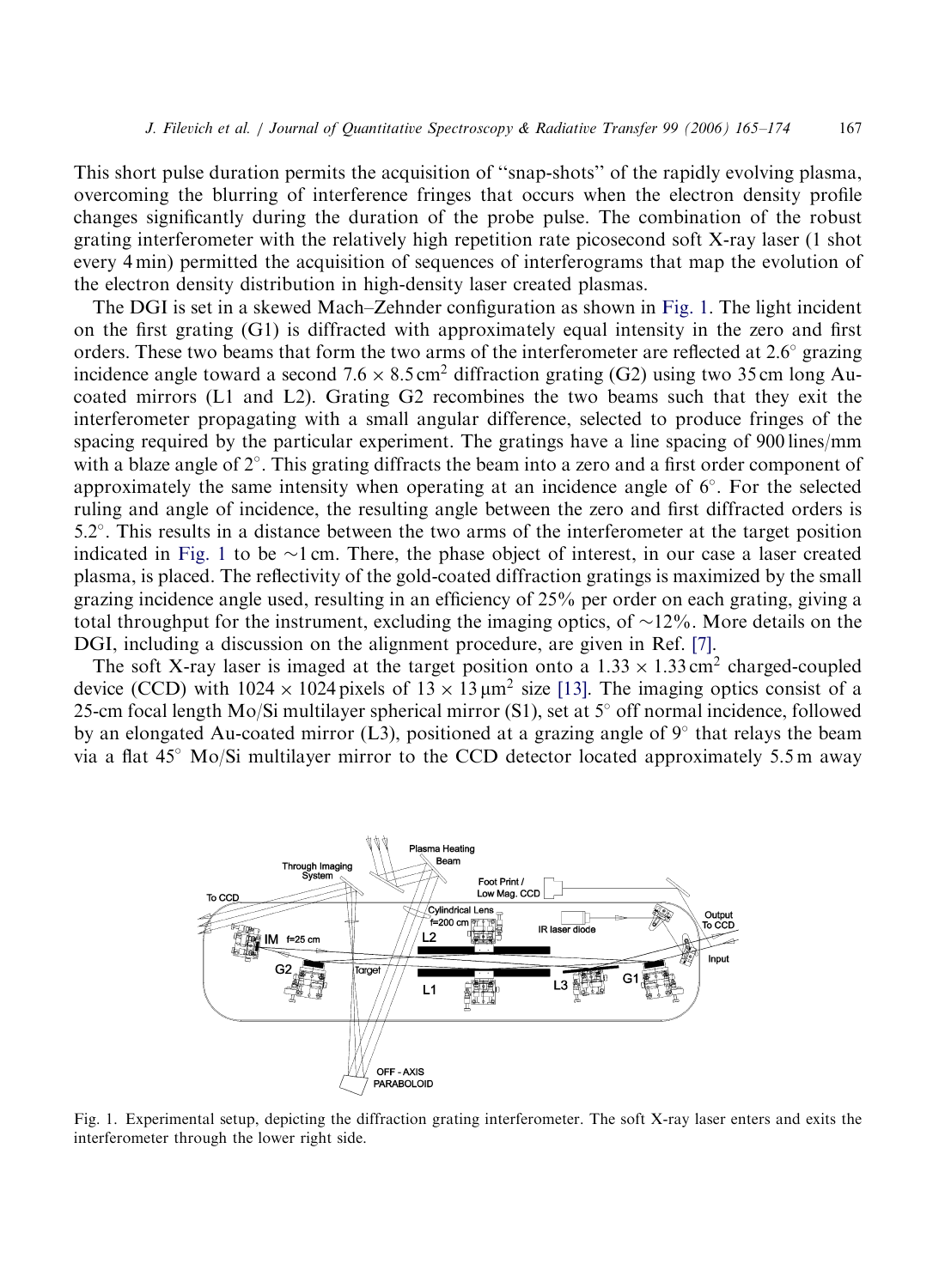<span id="page-3-0"></span>168 J. Filevich et al. / Journal of Quantitative Spectroscopy & Radiative Transfer 99 (2006) 165–174

from the imaging mirror. This imaging set up has a total magnification of  $22 \times$ . The overall system spatial resolution was determined to be  $\sim$ 2  $\mu$ m.

### 3. Results

Fig. 2 shows interferograms of an expanding Al laser-produced plasma. The plasmas were heated at an irradiance of  $10^{13}$  W cm<sup>-2</sup> by focusing a 600-ps, 3J, 1054 nm laser into a 3.1 mm long  $\times$  12 µm wide line focus on a 1-mm long flat Al target. The Al plasma was generated within the path of one arm of the interferometer, and the timing between the heating and probe beams was measured using fast photodiodes. The first four frames corresponding to the earlier time of the plasma evolution  $(0-0.9 \text{ ns})$  show a rapid lateral expansion of the plasma together with the formation of an on-axis density depression. At these times the fringes shift away from the target, even in the central region of the plasma where the on-axis depression is observed. A similar twodimensional feature was observed in soft X-ray laser interferograms of laser-created Cu plasmas obtained using a 46.9-nm laser [\[14,15\]](#page-9-0). In that case the simulations showed that the electron density minimum in the central region of the plasma is the result of pressure equilibrium between the irradiated plasma region and the low temperature side-lobes, created by plasma-radiation



Fig. 2. Sequence of soft X-ray laser interferograms ( $\lambda = 14.7$  nm) of Al line focus plasmas. The plasmas were generated by a 3-J heating beam focused into a  $12 \mu m \times 3.1$  mm line focus. The targets were 1 mm long. The times are measured respect to the peak of the 600 ps heating pulse. Fringes that bend toward the target (negative fringe shifts) are observed in the last two frames in the periphery of the plasma and close to the target.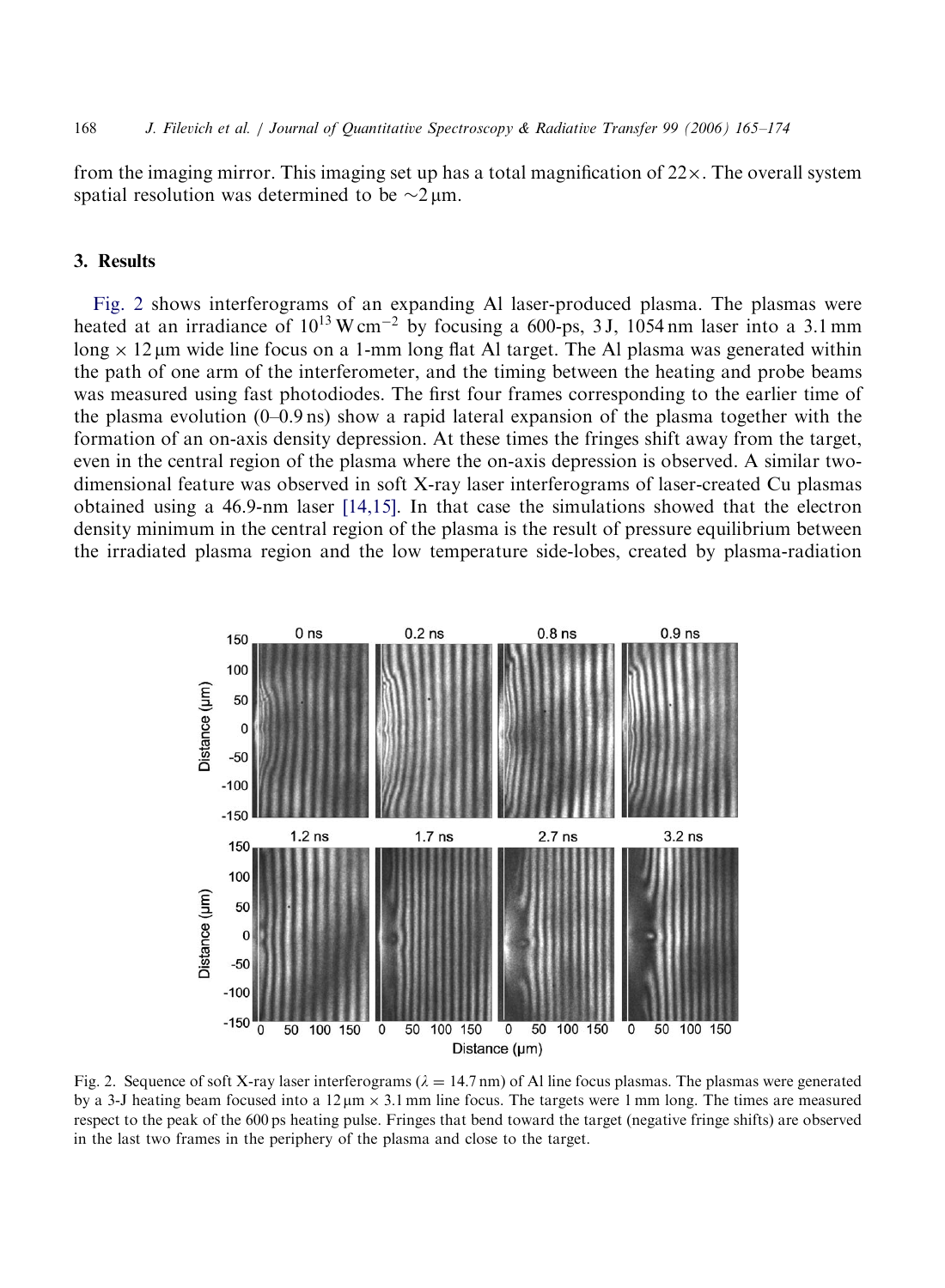induced ablation of the surrounding target region. The last four frames in [Fig. 2](#page-3-0) show interferograms in which the region close to the target presents increased absorption, an indication of a colder plasma. Importantly, the fringes at the periphery of the plasma shift toward the target, a phenomenon that requires a total index of refraction greater than 1.

In phase shift interferometry the number of fringe shifts, given by  $N_f = \frac{1}{\lambda}$  $\int_0^L (1 - \eta) \, \mathrm{d}l$ , is negative when the index of refraction  $(\eta)$  of the plasma is greater than 1. The contribution of the free electrons to the plasma index of refraction is always less than 1, as determined by  $\eta = (1 - n_e/n_{\text{crit}})^{1/2}$ , where  $n_{\text{crit}} = 5 \times 10^{24} \text{ cm}^{-3}$  is the critical density for  $\lambda = 14.7 \text{ nm}$ . This suggests that the contribution of bound electrons to  $\eta$  is dominant and greater than one, in the region where negative fringe shifts are observed. The effect was not observed in interferograms of plasmas we generated with similar plasma heating beam conditions using several other target materials (Ti, Cr, Pd, Mo, Au). As an example, Fig. 3 shows interferograms for Al, Ti and Pd plasmas, obtained at approximately the same late time in the plasma evolution as the last frame in [Fig. 2](#page-3-0), 3 ns after the peak of the heating laser pulse. While the corresponding Al interferogram shows negative fringe shifts on the periphery of the plasma, the Ti and Pd interferograms show only positive fringe shifts.

A possible explanation for this difference can be found reviewing the values of the neutral atom's real component of the scattering factor  $f_1^0$  at 14.7 nm, as shown in [Fig. 4](#page-5-0). From all elements with atomic number (Z) less than 54, Al is the only one that has a negative  $f_1^0$  [\[16,17\]](#page-9-0) due to the close proximity of the 84.4 eV photon energy to the Al L-shell absorption edge. Some elements with  $Z \geq 54$ , including I, Xe, Cs, Ba, Fr, Ra, Ac, also have a negative scattering factor at this wavelength. This negative scattering factor translates into an index of refraction greater than one  $(\eta = (1 - (r_e \lambda^2 n_a f_1^0)/\pi)^{1/2}$  where  $n_a$  is the density of neutral atoms,  $\lambda$  is the probe beam wavelength and  $r_{\rm e}$  is the classical electron radius). This suggests that significant densities of neutral



Fig. 3. Comparison of interferograms obtained 3 ns after the peak of the heating laser pulse for Al, Ti and Pd targets for heating conditions similar as those used to obtain the Al interferograms in [Fig. 2.](#page-3-0)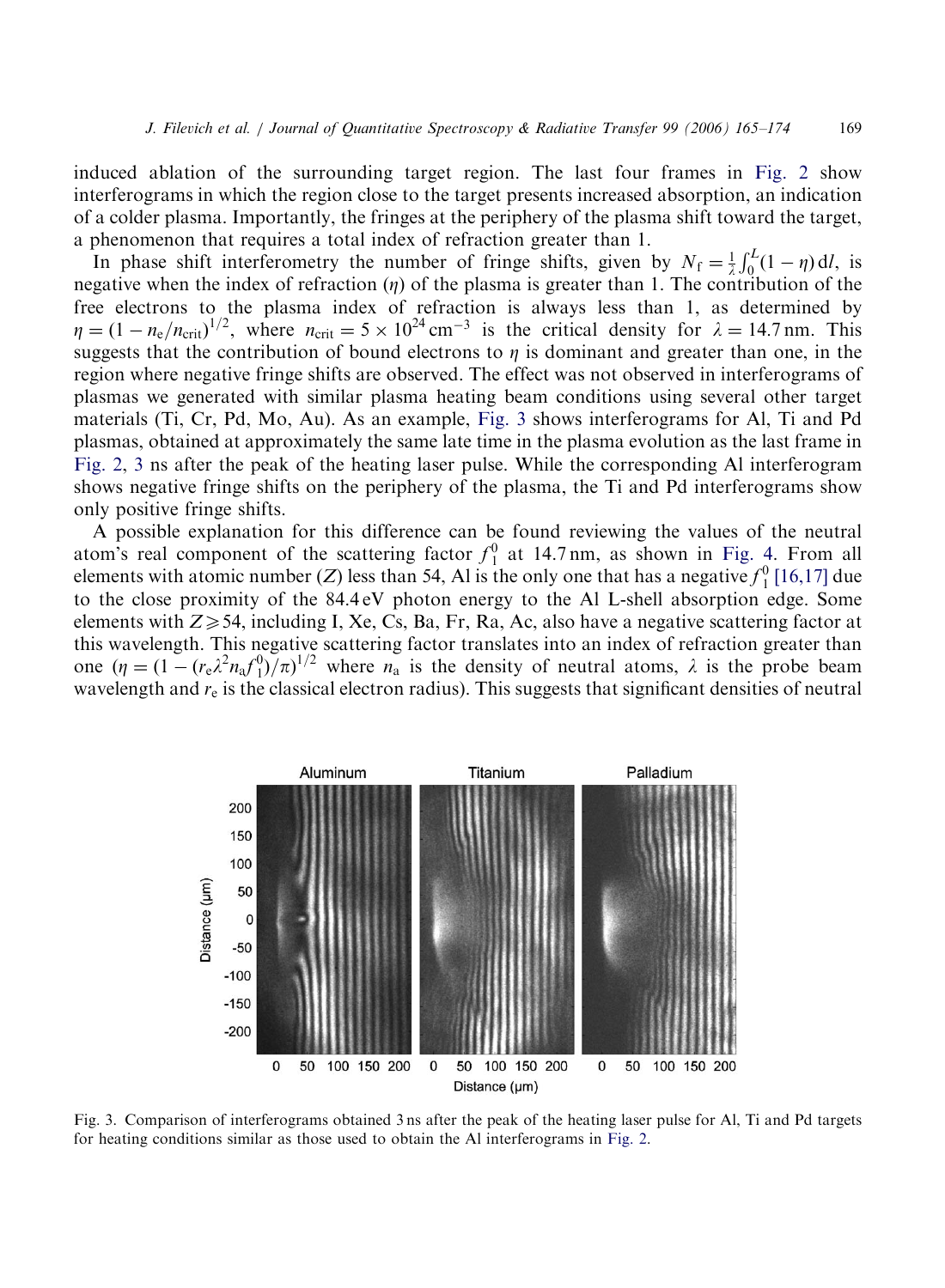<span id="page-5-0"></span>

Fig. 4. Scattering factor for neutral atoms  $f_1^0$  vs element's atomic number at 84.4 eV taken from Henke et al. [\[16\]](#page-9-0) and Gullikson et al. [\[17\]](#page-9-0).

| Table 1                                                                 |  |  |  |  |  |  |
|-------------------------------------------------------------------------|--|--|--|--|--|--|
| Contribution of the free and bound electrons to the index of refraction |  |  |  |  |  |  |

| Ion species             | Effective scattering factor $f_{Z}^{\star}$ |  |  |  |  |  |
|-------------------------|---------------------------------------------|--|--|--|--|--|
| Al $I$                  | $-0.85$                                     |  |  |  |  |  |
| Al $\scriptstyle\rm II$ | $-4.19$                                     |  |  |  |  |  |
| $Al$ $III$              | $-3.54$                                     |  |  |  |  |  |
| Al $_{\rm IV}$          | $-1.80$                                     |  |  |  |  |  |
| Al $v$                  | 0.84                                        |  |  |  |  |  |
| Al vi                   | 3.54                                        |  |  |  |  |  |
| $Al$ vii                | 5.30                                        |  |  |  |  |  |
| Al viii                 | 6.73                                        |  |  |  |  |  |
| Al IX                   | 8                                           |  |  |  |  |  |
| $\mathbf{A}$ l x        | 9.18                                        |  |  |  |  |  |
| Al xI-Al xIV            | $#$ of free electrons                       |  |  |  |  |  |

Al atoms, for which the L-shell electrons have a significant contribution to  $\eta$ , will cause negative fringe shifts. However, the high photoionization cross-section of neutral Al and the fact that the probe beam is not completely absorbed in the region where negative fringe shifts are observed indicate that the neutral density of this plasma should be negligible and that the negative fringe shifts are in fact caused by bound electrons on ions. Therefore, the real component of the index of refraction  $f_{1Z}^0$  was computed for the different ions present in the plasma. The calculation uses the best data available at this time with the possibility of further improvements in the future.

We define the "effective"  $f_Z^*$  value as  $f_Z^{\text{bound}} + f_Z^{\text{free}}$  that includes the separate contributions of free and bound electrons, where  $f_Z^{\text{free}}$  is the number of free electrons corresponding to the ion of charge Z with the forward scattering superscript (0) and real part (1) subscript omitted. We calculated the values for Al  $I-$ Al  $I \times$  and are shown in Table 1. Details on this calculation can be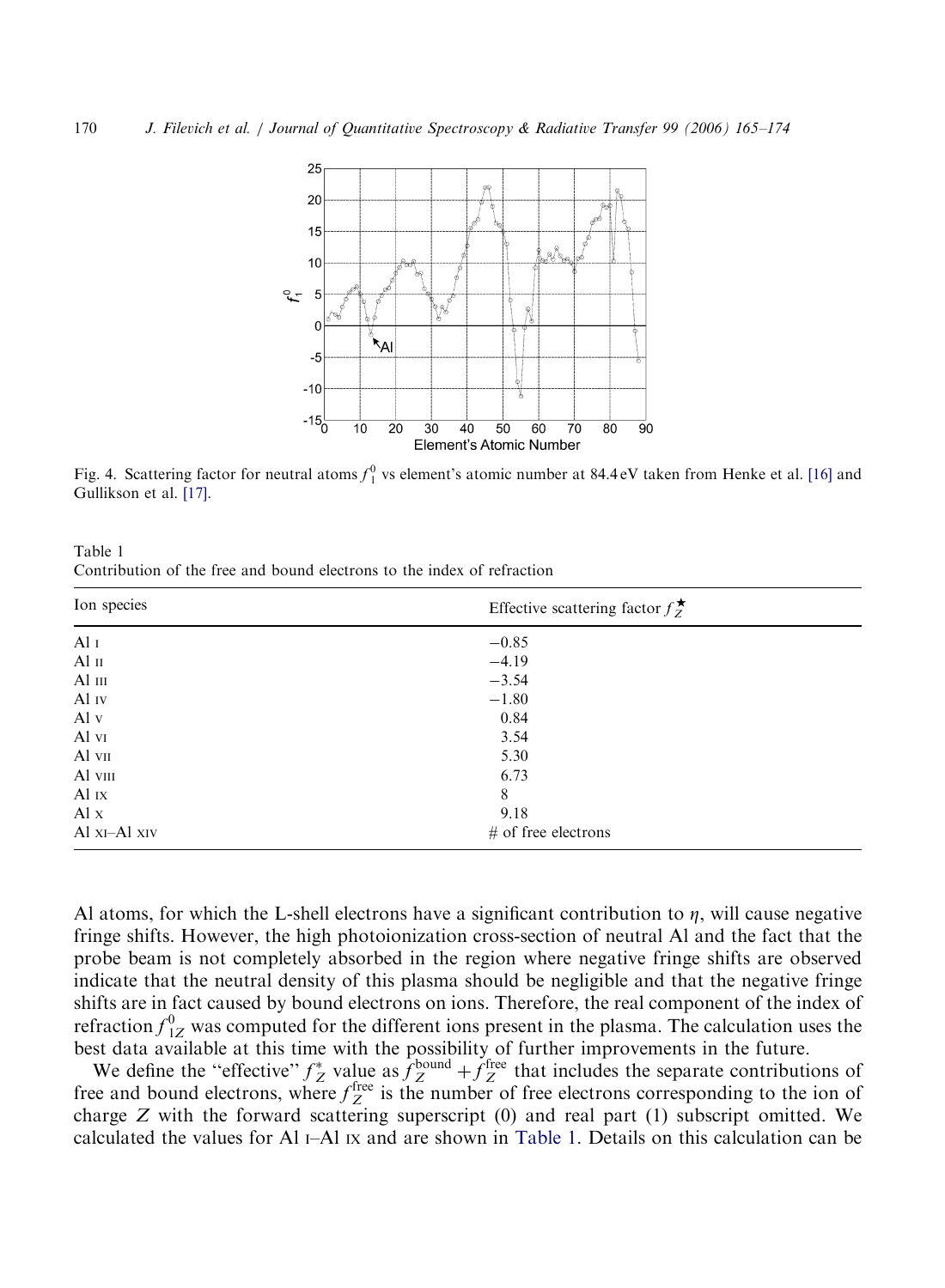<span id="page-6-0"></span>found in Ref. [\[10,18\]](#page-9-0). When the  $f_Z^*$  values differ from Z (the number of free electrons corresponding to that ion) the contribution of the bound electrons is significant. These  $f_Z^*$  values were used to calculate the total plasma index of refraction  $\eta = (1 - ((\sum_{Z} n_Z f_Z^*)/n_{\text{crit}})^{1/2})$ , where  $n_Z$ is the density of ions with charge  $Z$  obtained from hydrodynamic simulations which selfconsistently solve hydrodynamics and ionization kinetics equations [\[19\]](#page-9-0). All ions with charge up to  $Z = 5$  were found to make a significant negative contribution to the index of refraction. The computed negative values of  $f_Z^*$  for Al I–Al Iv suggest that the negative fringe shifts observed at the late times are due to the presence of a relatively high density of these low charge ions. Moreover, ions up to Al VII make a significant contribution to the index of refraction. It should be noticed that this phenomenon does not require a close resonance and affects a broad range of wavelengths due to numerous bound–bound and bound-free transitions in many ionization stages. This is supported by the observation of negative fringe shifts in Al plasmas at two different probe beam wavelengths: 13.9 nm [\[9\]](#page-9-0) and 14.7 nm (the current experiments).

To confirm this interpretation of the data, the 2-dimensional (2-D) ion and electron density distributions for the plasmas of [Fig. 2](#page-3-0) was computed with the hydrodynamics simulation. The simulations were performed using flux-limited heat transport, multi-group radiation diffusion, and a detailed hydrogenic configuration atomic model with non-LTE physics for temperatures above 50 eV. The simulations were conducted using the measured temporal and spatial profiles of the laser beam used to heat the plasma. Fig. 5 shows 2-D maps of the computed electron density (contours) and the corresponding average ion charge distributions and [Fig. 6](#page-7-0) shows the computed electron temperature 2-D maps. The electron density distributions measured during the early times of the expansion, including the lateral expansion and on-axis depression, are well reproduced by the simulation. This indicates that the assumption that the free electrons dominate the contribution to the index of refraction is valid at the early times, as is expected from the fact that at those times the plasma is hot and only highly ionized species are present. At later times, corresponding to the last two frames of [Fig. 2](#page-3-0), the simulations show that the degree of ionization



Fig. 5. Sequence of simulated electron density contours shown as lines to indicate the gradients and mean ionization distribution maps computed using the LASNEX code for an Al plasma created with the irradiation conditions of [Fig. 2](#page-3-0).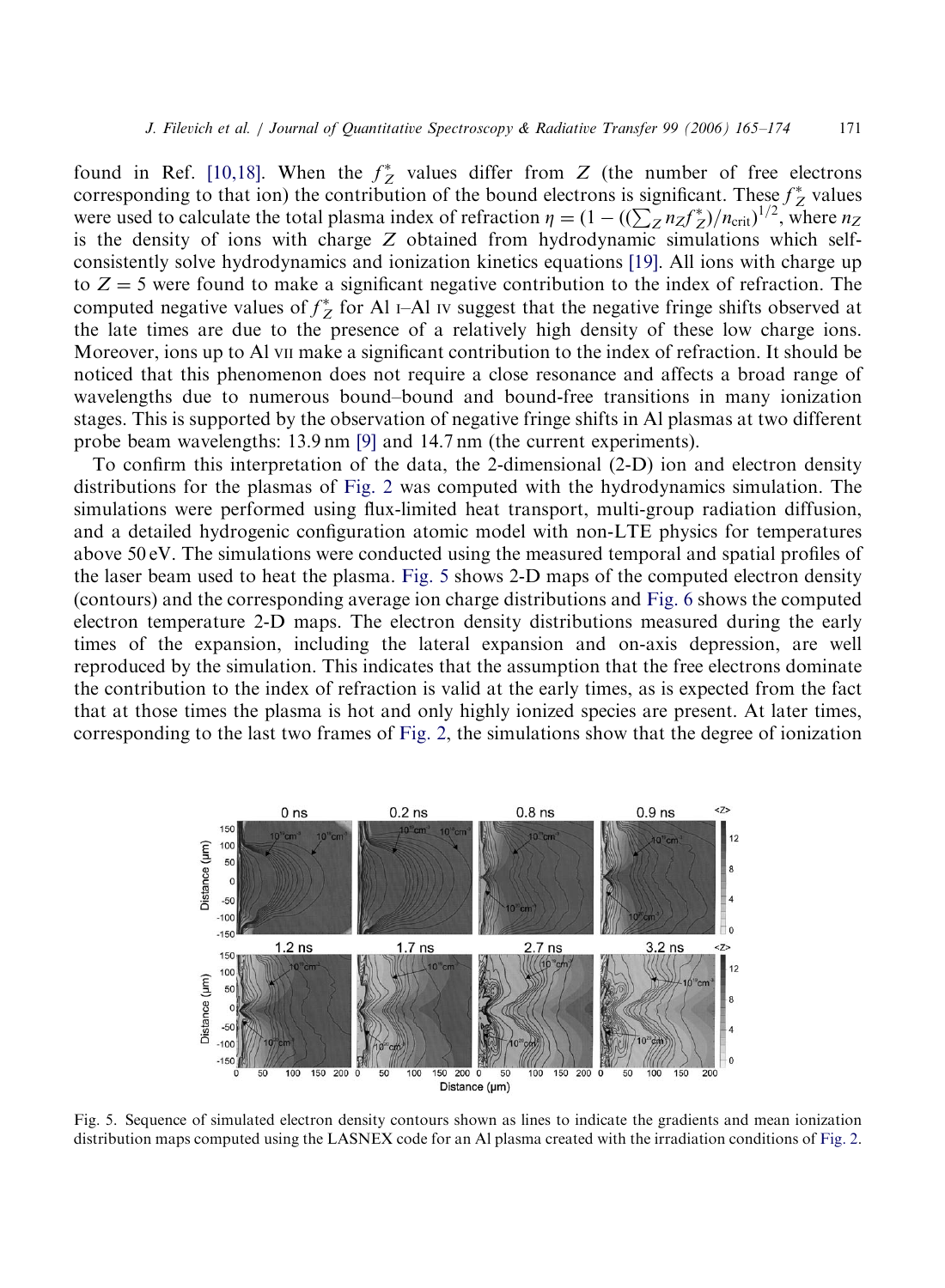<span id="page-7-0"></span>in the plasma periphery decreases as the plasma cools, resulting in significant concentrations of Al II–Al IV ions. The simulation results were used to synthesize the interferograms that are shown in Fig. 7. These synthetic interferograms were calculated taking into account the



Fig. 6. Sequence of simulated electron density contours shown as lines to indicate the gradients and Electron temperature distribution maps computed using the LASNEX code for an Al plasma created with the irradiation conditions of [Fig. 2](#page-3-0).



Fig. 7. Synthesized interferograms computed using the calculated electron and ion densities from [Fig. 5](#page-6-0) and the calculated scattering factors for Al ions.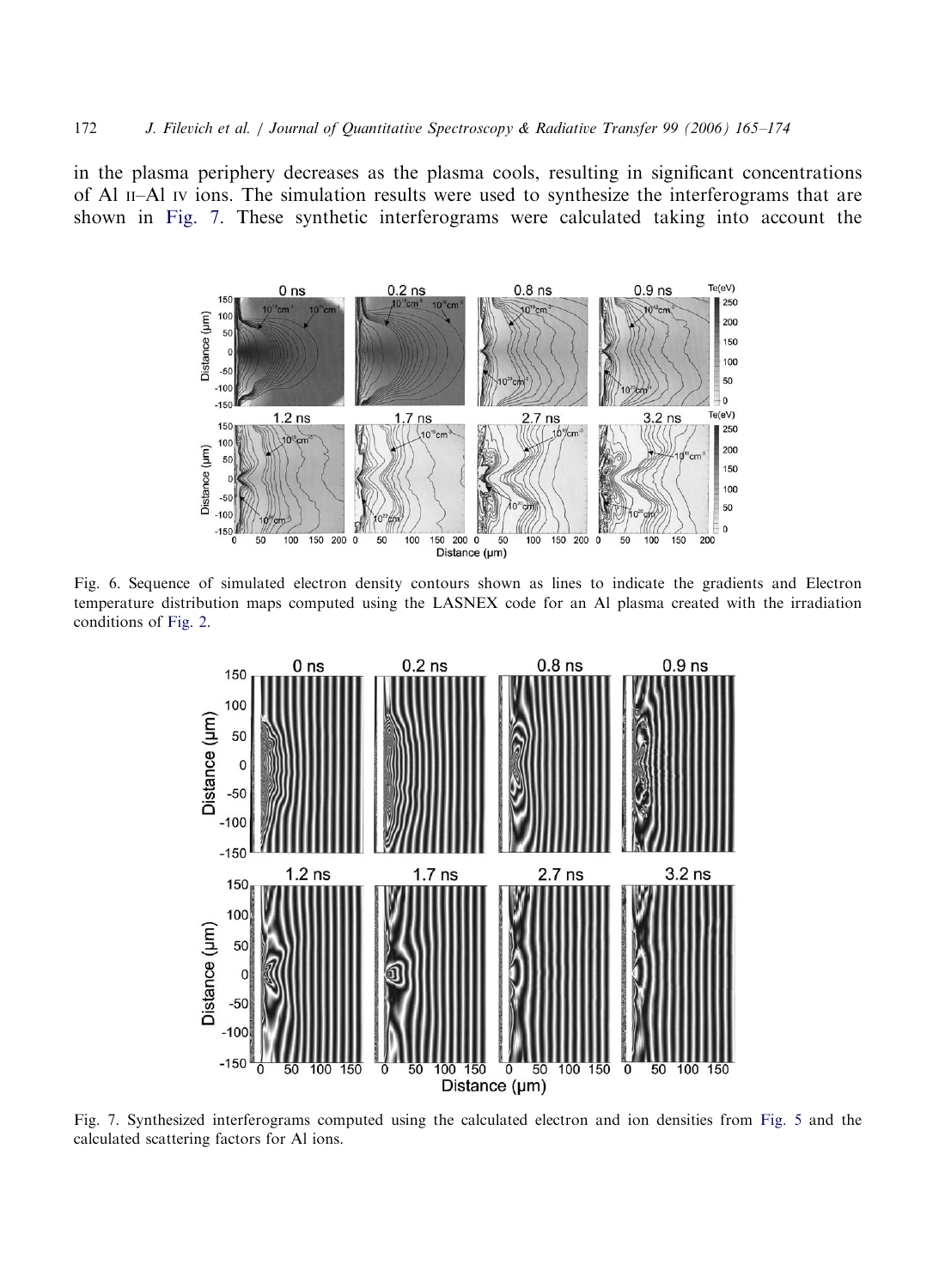contributions to the index of refraction from free electrons and Al ions using the computed "effective"  $f_Z^*$  factors and the electron density and ion density distributions computed with the simulation. The synthesized interferogram corresponding to 0–0.9 ns delay show the central density depression and the lateral expansion observed in the measurements, and the late interferograms at 1.2–3 ns show the observed negative fringe shifts in the periphery of the plasma, in good agreement with the experiment. In the simulations, the negative fringe shifts appear slightly earlier (at 0.8 ns) than in the experiment (1.1 ns).

It should be expected that interferograms of the late stages of the evolution of many other laser-created plasmas involving other materials would also be significantly affected by the contribution of bound electrons. Moreover, the importance of the bound electron contribution is not always limited to plasmas with a low mean ion charge. For example, ten times ionized Pd atoms are computed to have an  $f_1^*$  value that is several times that of the corresponding number of free electrons, with the precise value of  $f_1^*$  depending strongly on the position of the resonance line [\[18\].](#page-9-0) It is also important to realize that the relative contribution of bound electron scattering is not always clearly evident in soft X-ray interferograms because at these wavelengths the free and bound electrons often contribute with the same sign to the phase delay. While soft X-ray laser interferometry allows measurements of higher plasma densities because of better spatial resolution, reduced absorption and reduced deflection angles within steep plasma density gradients, neglecting the contribution of bound electrons to the index of refraction could, in some cases, constitute a significant systematic error in the determination of the electron density.

# 4. Conclusions

In conclusion, we have demonstrated that bound electrons can contribute significantly to the index of refraction of multiply ionized plasmas at soft X-ray wavelengths in the vicinity of absorption edges. In the case of an Al plasma the effect causes a dramatic change of sign of the fringe shifts in interferograms acquired using  $\lambda = 14.7$  nm radiation. The significance of the result goes beyond the particular case of aluminum, as it can significantly affect the index of refraction of many materials at soft X-ray laser wavelengths.

#### Acknowledgements

The authors thank Albert Osterheld for continued support. This work was sponsored by the National Nuclear Security Administration under the Stewardship Science Academic Alliances program through DOE Research Grant # DE-FG03-02NA00062. Part of this work was performed under the auspices of the US Department of Energy by the University of California, Lawrence Livermore National Laboratory through the Institute of Laser Science and Application, under Contract No. W-7405-Eng-48. The CSU researchers also gratefully acknowledge the partial support of the NSF ERC Center for Extreme Ultraviolet Science and Technology, award EEC-0310717.